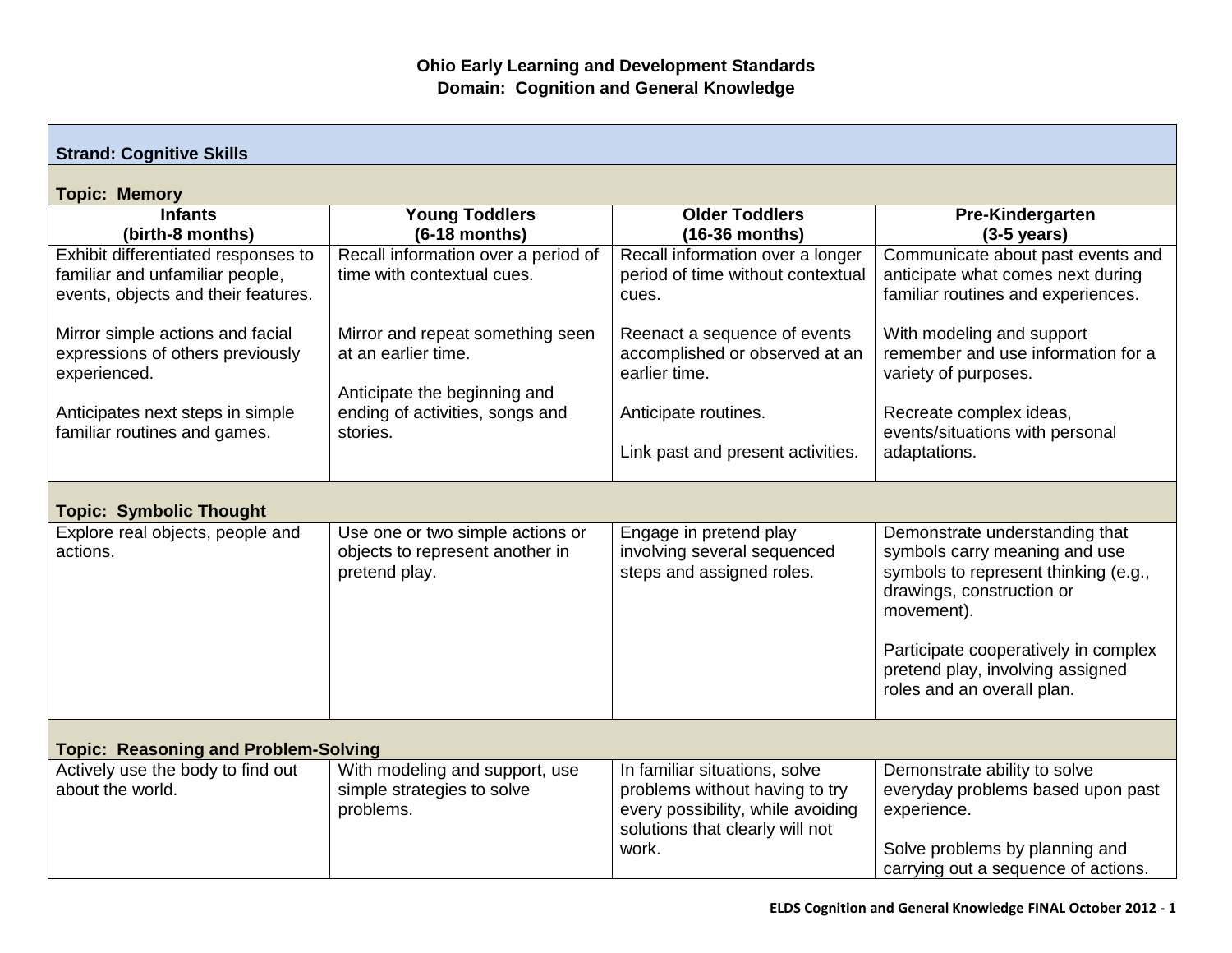| <b>Sub-Domain: Mathematics</b>                              |                                                                                                        |                                                                                                                                                                                                                                                   | Seek more than one solution to a<br>question, problem or task.<br>Explain reasoning for the solution<br>selected.                                                                                                                                                                                                                                                                                                                                                                             |
|-------------------------------------------------------------|--------------------------------------------------------------------------------------------------------|---------------------------------------------------------------------------------------------------------------------------------------------------------------------------------------------------------------------------------------------------|-----------------------------------------------------------------------------------------------------------------------------------------------------------------------------------------------------------------------------------------------------------------------------------------------------------------------------------------------------------------------------------------------------------------------------------------------------------------------------------------------|
| <b>Strand: Number Sense</b>                                 |                                                                                                        |                                                                                                                                                                                                                                                   |                                                                                                                                                                                                                                                                                                                                                                                                                                                                                               |
| <b>Topic: Number Sense and Counting</b>                     |                                                                                                        |                                                                                                                                                                                                                                                   |                                                                                                                                                                                                                                                                                                                                                                                                                                                                                               |
| Explore objects and attend to<br>events in the environment. | Pay attention to quantities when<br>interacting with objects.                                          | Show understanding that<br>numbers represent quantity and<br>demonstrate understanding of<br>words that identify how much.<br>Use number words to indicate<br>the quantity in small sets of<br>objects (e.g., 2, 3), and begin<br>counting aloud. | Count to 20 by ones with increasing<br>accuracy.<br>Identify and name numerals 1-9.<br>Identify without counting small<br>quantities of up to 3 items. (Subitize)<br>Demonstrate one-to-one<br>correspondence when counting<br>objects up to 10.<br>Understand that the last number<br>spoken tells the number of objects<br>counted.<br>Identify whether the number of<br>objects in one group is greater than,<br>less than or equal to the number of<br>objects in another group up to 10. |
| <b>Strand: Number Relationships and Operations</b>          |                                                                                                        |                                                                                                                                                                                                                                                   |                                                                                                                                                                                                                                                                                                                                                                                                                                                                                               |
| <b>Topic: Number Relationships</b>                          |                                                                                                        |                                                                                                                                                                                                                                                   |                                                                                                                                                                                                                                                                                                                                                                                                                                                                                               |
| Explore objects and attend to<br>events in the environment. | Notice changes in quantity of<br>objects (especially ones that can<br>be detected visually with ease). | Demonstrate an understanding<br>that adding to increases the<br>number of objects in the group.<br>Place objects in one-to-one                                                                                                                    | Count to solve simple addition and<br>subtraction problems with totals<br>smaller than 8, using concrete<br>objects.                                                                                                                                                                                                                                                                                                                                                                          |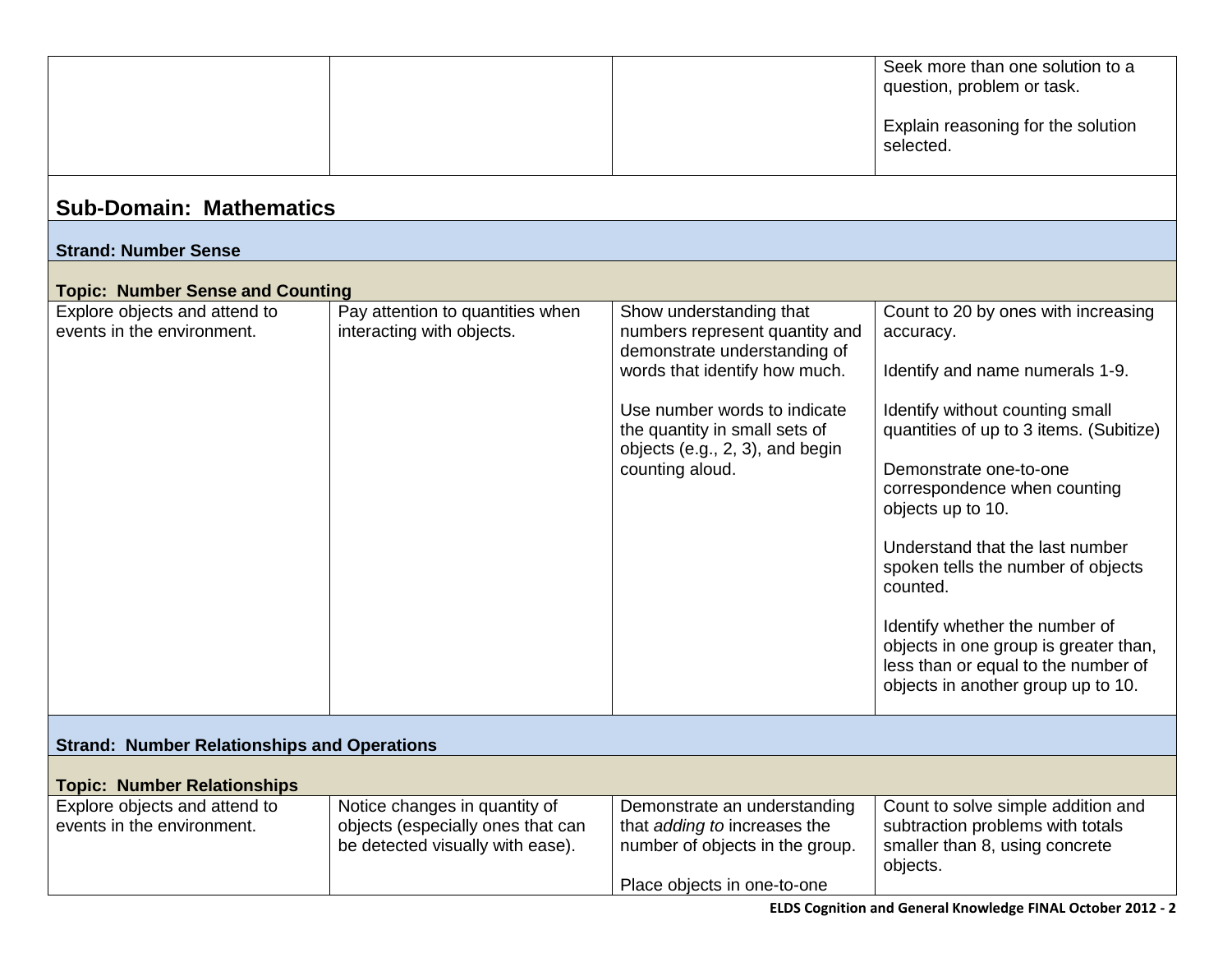|                                                                                      |                                                                                    | correspondence relationships                                                                                                                                               |                                                                                                                                                                                                                                                                                                  |
|--------------------------------------------------------------------------------------|------------------------------------------------------------------------------------|----------------------------------------------------------------------------------------------------------------------------------------------------------------------------|--------------------------------------------------------------------------------------------------------------------------------------------------------------------------------------------------------------------------------------------------------------------------------------------------|
|                                                                                      |                                                                                    | during play.                                                                                                                                                               |                                                                                                                                                                                                                                                                                                  |
| Strand: Algebra                                                                      |                                                                                    |                                                                                                                                                                            |                                                                                                                                                                                                                                                                                                  |
| <b>Topic: Group and Categorize</b>                                                   |                                                                                    |                                                                                                                                                                            |                                                                                                                                                                                                                                                                                                  |
| Notice differences between<br>familiar and unfamiliar people,<br>objects and places. | Match two objects that are the<br>same and select similar objects<br>from a group. | Sort objects into two or more<br>groups by their properties and<br>uses.                                                                                                   | Sort and classify objects by one or<br>more attributes (e.g., size, shape).                                                                                                                                                                                                                      |
| <b>Topic: Patterning</b>                                                             |                                                                                    |                                                                                                                                                                            |                                                                                                                                                                                                                                                                                                  |
| Imitate repeated movements.                                                          | Participate in adult-initiated<br>movement patterns.                               | Copy and anticipate a repeating<br>pattern.                                                                                                                                | Recognize, duplicate and extend<br>simple patterns using attributes such<br>as color, shape or size.                                                                                                                                                                                             |
|                                                                                      |                                                                                    |                                                                                                                                                                            | Create patterns.                                                                                                                                                                                                                                                                                 |
| <b>Strand: Measurement and Data</b>                                                  |                                                                                    |                                                                                                                                                                            |                                                                                                                                                                                                                                                                                                  |
| <b>Topic: Describe and Compare Measureable Attributes</b>                            |                                                                                    |                                                                                                                                                                            |                                                                                                                                                                                                                                                                                                  |
| Explore properties of objects.                                                       | Show awareness of the size of<br>objects.                                          | Demonstrate awareness that<br>objects can be compared by<br>attributes (e.g., size, weight,<br>capacity), and begin to use<br>words such as bigger, smaller<br>and longer. | Describe and compare objects using<br>measureable attributes (e.g., length,<br>size, capacity and weight).<br>Order objects by measureable<br>attribute (e.g., biggest to smallest,<br>$etc.$ ).<br>Measure length and volume<br>(capacity) using non-standard or<br>standard measurement tools. |
| <b>Topic: Data Analysis</b>                                                          |                                                                                    |                                                                                                                                                                            |                                                                                                                                                                                                                                                                                                  |
|                                                                                      |                                                                                    |                                                                                                                                                                            | Collect data by categories to answer<br>simple questions.                                                                                                                                                                                                                                        |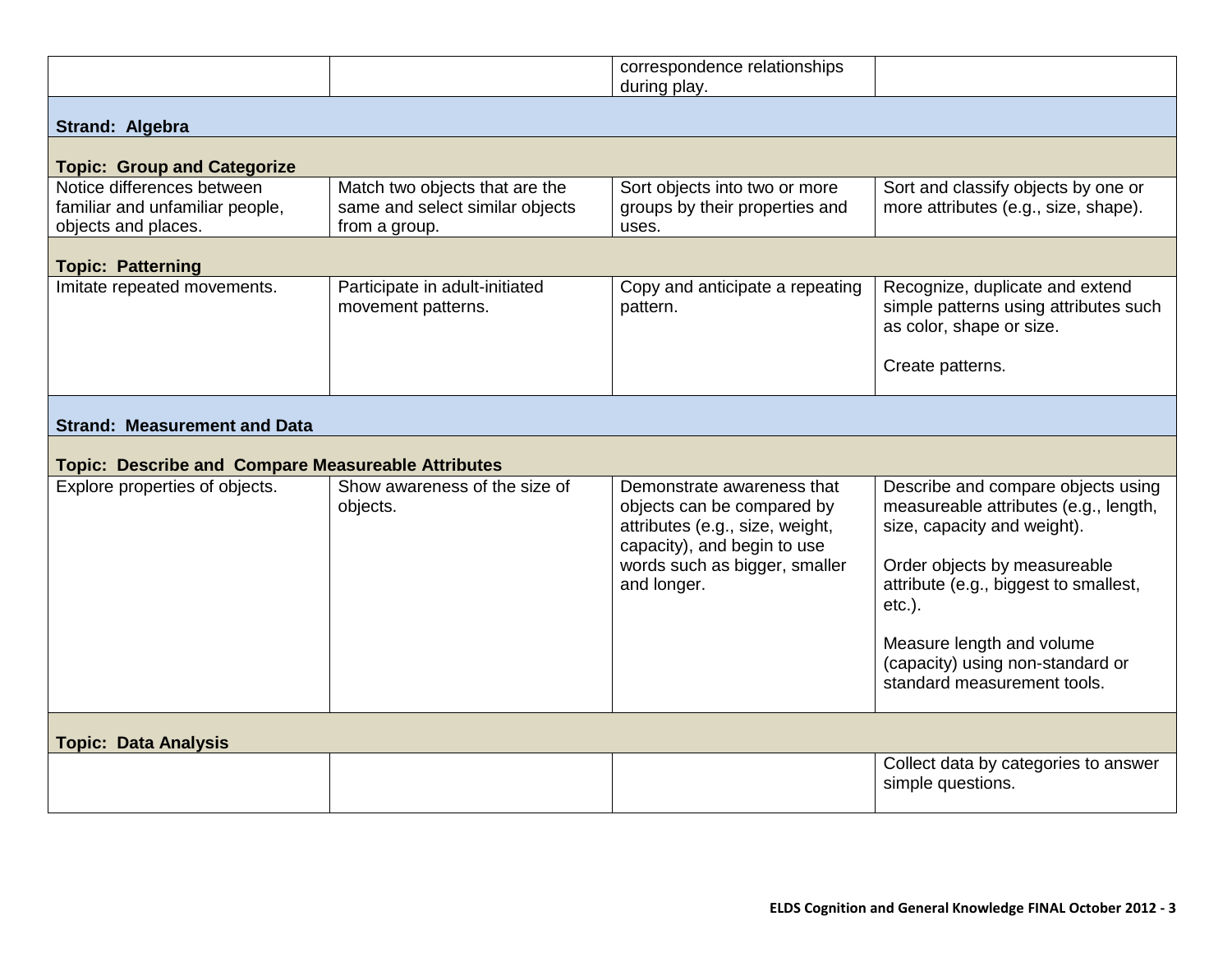| <b>Strand: Geometry</b>                          |                                              |                                                                                          |                                                                                                                                                                                                                                  |
|--------------------------------------------------|----------------------------------------------|------------------------------------------------------------------------------------------|----------------------------------------------------------------------------------------------------------------------------------------------------------------------------------------------------------------------------------|
| <b>Topic: Spatial Relationships</b>              |                                              |                                                                                          |                                                                                                                                                                                                                                  |
| Explore the properties of objects.               | Explore how things fit and move in<br>space. | Demonstrate how things fit<br>together and/or move in space<br>with increasing accuracy. | Demonstrate understanding of the<br>relative position of objects using<br>terms such as in/on/under, up/down,<br>inside/outside, above/below,<br>beside/between, in front of/behind<br>and next to.                              |
| <b>Topic: Identify and Describe Shapes</b>       |                                              |                                                                                          |                                                                                                                                                                                                                                  |
|                                                  |                                              | Recognize basic shapes.                                                                  | Understand and use names of<br>shapes when identifying objects.<br>Name three-dimensional objects<br>using informal, descriptive<br>vocabulary (e.g., "cube" for box, "ice<br>cream cone" for cone, "ball" for<br>sphere, etc.). |
| <b>Topic: Analyze, Compare and Create Shapes</b> |                                              |                                                                                          |                                                                                                                                                                                                                                  |
|                                                  |                                              |                                                                                          | Compare two-dimensional shapes, in<br>different sizes and orientations, using<br>informal language.<br>Create shapes during play by<br>building, drawing, etc.<br>Combine simple shapes to form<br>larger shapes.                |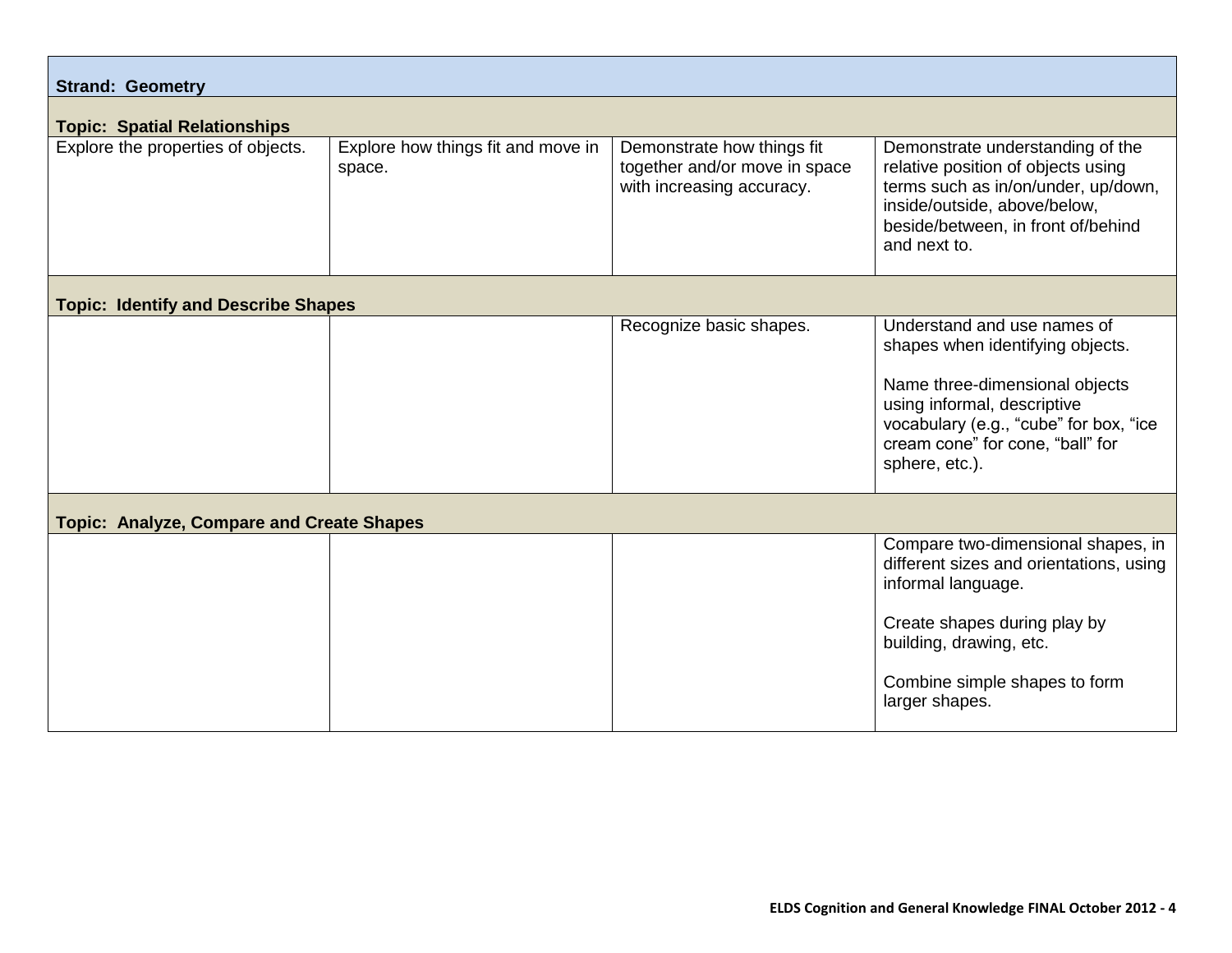| <b>Sub-Domain: Social Studies</b>                        |                                                                           |                                                                                                     |                                                                                                                    |
|----------------------------------------------------------|---------------------------------------------------------------------------|-----------------------------------------------------------------------------------------------------|--------------------------------------------------------------------------------------------------------------------|
| <b>Strand: Self</b>                                      |                                                                           |                                                                                                     |                                                                                                                    |
| <b>Topic: Social Identity</b>                            |                                                                           |                                                                                                     |                                                                                                                    |
| Show awareness of self and<br>awareness of other people. | Prefer familiar adults and<br>recognize familiar actions and<br>routines. | Identify self and others as<br>belonging to one or more<br>groups by observable<br>characteristics. |                                                                                                                    |
| <b>Strand: History</b>                                   |                                                                           |                                                                                                     |                                                                                                                    |
| <b>Topic: Historical Thinking and Skills</b>             |                                                                           |                                                                                                     |                                                                                                                    |
|                                                          |                                                                           |                                                                                                     | Demonstrate an understanding of<br>time in the context of daily<br>experiences.<br>Develop an awareness of his/her |
|                                                          |                                                                           |                                                                                                     | personal history.                                                                                                  |
| <b>Topic: Heritage</b>                                   |                                                                           |                                                                                                     |                                                                                                                    |
|                                                          |                                                                           |                                                                                                     | Develop an awareness and<br>appreciation of family cultural stories<br>and traditions.                             |
| <b>Strand: Geography</b>                                 |                                                                           |                                                                                                     |                                                                                                                    |
| <b>Topic: Spatial Thinking and Skills</b>                |                                                                           |                                                                                                     |                                                                                                                    |
|                                                          |                                                                           |                                                                                                     | Demonstrate a beginning<br>understanding of maps as actual<br>representations of places.                           |
| <b>Topic: Human Systems</b>                              |                                                                           |                                                                                                     |                                                                                                                    |
|                                                          |                                                                           |                                                                                                     | Identify similarities and differences of<br>personal, family and cultural<br>characteristics, and those of others. |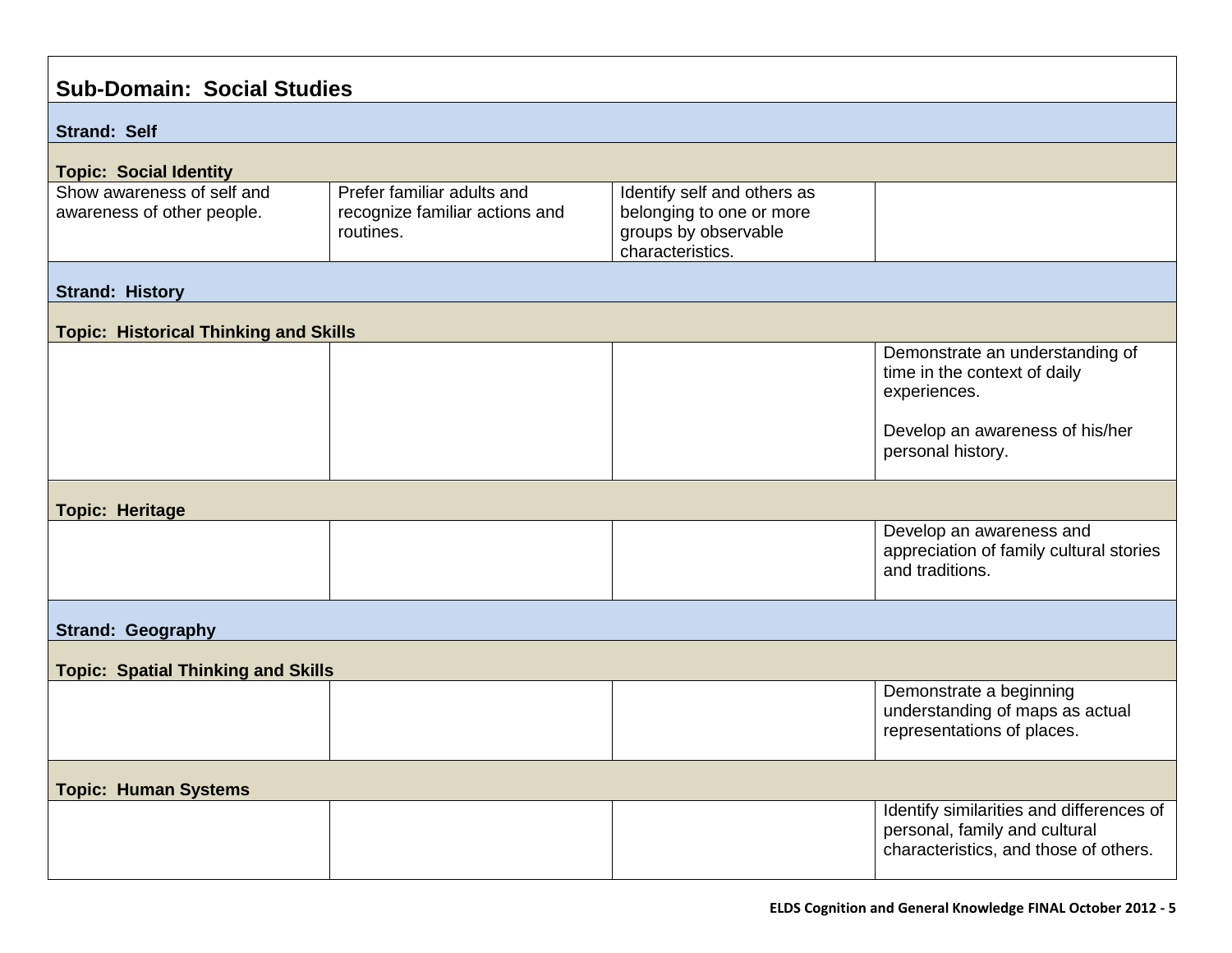| <b>Strand: Government</b>                    |  |  |                                                                                                                                                                   |
|----------------------------------------------|--|--|-------------------------------------------------------------------------------------------------------------------------------------------------------------------|
| <b>Topic: Civic Participation and Skills</b> |  |  |                                                                                                                                                                   |
|                                              |  |  | Understand that everyone has rights<br>and responsibilities within a group.                                                                                       |
|                                              |  |  | Demonstrate cooperative behaviors<br>and fairness in social interactions.                                                                                         |
|                                              |  |  | With modeling and support, negotiate<br>to solve social conflicts with peers.                                                                                     |
|                                              |  |  | With modeling and support,<br>demonstrate an awareness of the<br>outcomes of choices.                                                                             |
| <b>Topic: Rules and Laws</b>                 |  |  |                                                                                                                                                                   |
|                                              |  |  | With modeling and support,<br>demonstrate understanding that rules<br>play an important role in promoting<br>safety and protecting fairness.                      |
| <b>Strand: Economics</b>                     |  |  |                                                                                                                                                                   |
| <b>Topic: Scarcity</b>                       |  |  |                                                                                                                                                                   |
|                                              |  |  | With modeling and support,<br>recognize that people have wants<br>and must make choices to satisfy<br>those wants because resources and<br>materials are limited. |
| <b>Topic: Production and Consumption</b>     |  |  |                                                                                                                                                                   |
|                                              |  |  | With modeling and support,<br>demonstrate understanding of where<br>goods and services originate and<br>how they are acquired.                                    |
|                                              |  |  | With modeling and support,<br>demonstrate responsible<br>consumption and conservation of<br>resources.                                                            |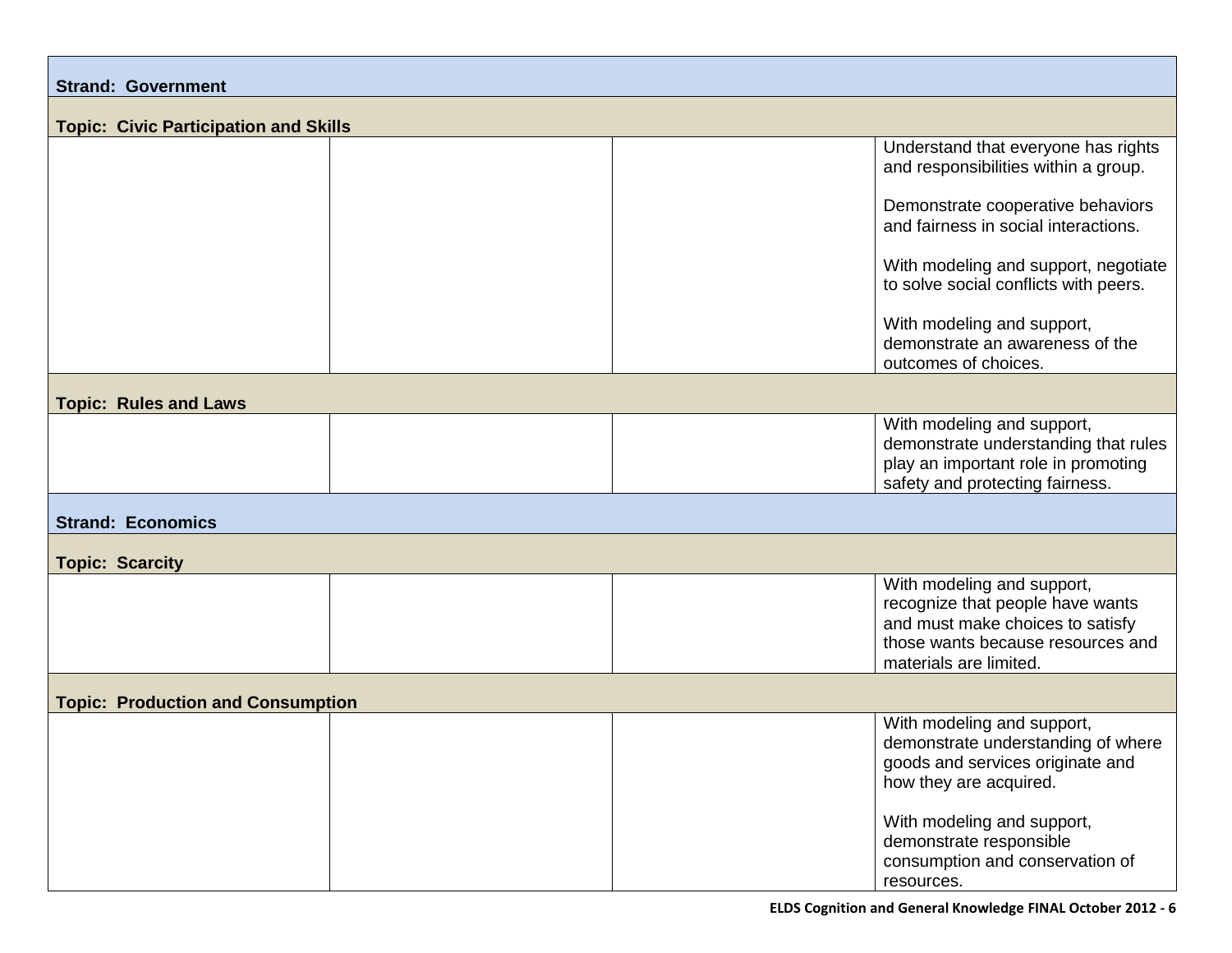## **Sub-Domain: Science**

| <b>Strand: Science Inquiry and Application</b>  |                                                                                 |                                                                |                                                                                                                                                       |
|-------------------------------------------------|---------------------------------------------------------------------------------|----------------------------------------------------------------|-------------------------------------------------------------------------------------------------------------------------------------------------------|
| <b>Topic: Inquiry</b>                           |                                                                                 |                                                                |                                                                                                                                                       |
| Examine objects with lips and<br>tongue.        | Try different things with objects to<br>see what happens or how things<br>work. | Engage in sustained and<br>complex manipulation of<br>objects. | Explore objects, materials and<br>events in the environment.                                                                                          |
| Observe, hold, touch and<br>manipulate objects. | Observe the physical and natural                                                | Engage in focused observations                                 | Make careful observations.                                                                                                                            |
|                                                 | world around them.                                                              | of objects and events in the<br>environment.                   | Pose questions about the physical<br>and natural environment.                                                                                         |
|                                                 |                                                                                 | Ask questions about objects and<br>events in the environment.  | Engage in simple investigations.                                                                                                                      |
|                                                 |                                                                                 | With modeling and support, use<br>simple tools to explore the  | Describe, compare, sort, classify,<br>and order.                                                                                                      |
|                                                 |                                                                                 | environment.                                                   | Record observations using words,<br>pictures, charts, graphs, etc.                                                                                    |
|                                                 |                                                                                 |                                                                | Use simple tools to extend<br>investigation.                                                                                                          |
|                                                 |                                                                                 |                                                                | Identify patterns and relationships.                                                                                                                  |
|                                                 |                                                                                 |                                                                | Make predictions.                                                                                                                                     |
|                                                 |                                                                                 |                                                                | Make inferences, generalizations and<br>explanations based on evidence.                                                                               |
|                                                 |                                                                                 |                                                                | Share findings, ideas and<br>explanations (may be correct or<br>incorrect) through a variety of<br>methods (e.g., pictures, words,<br>dramatization). |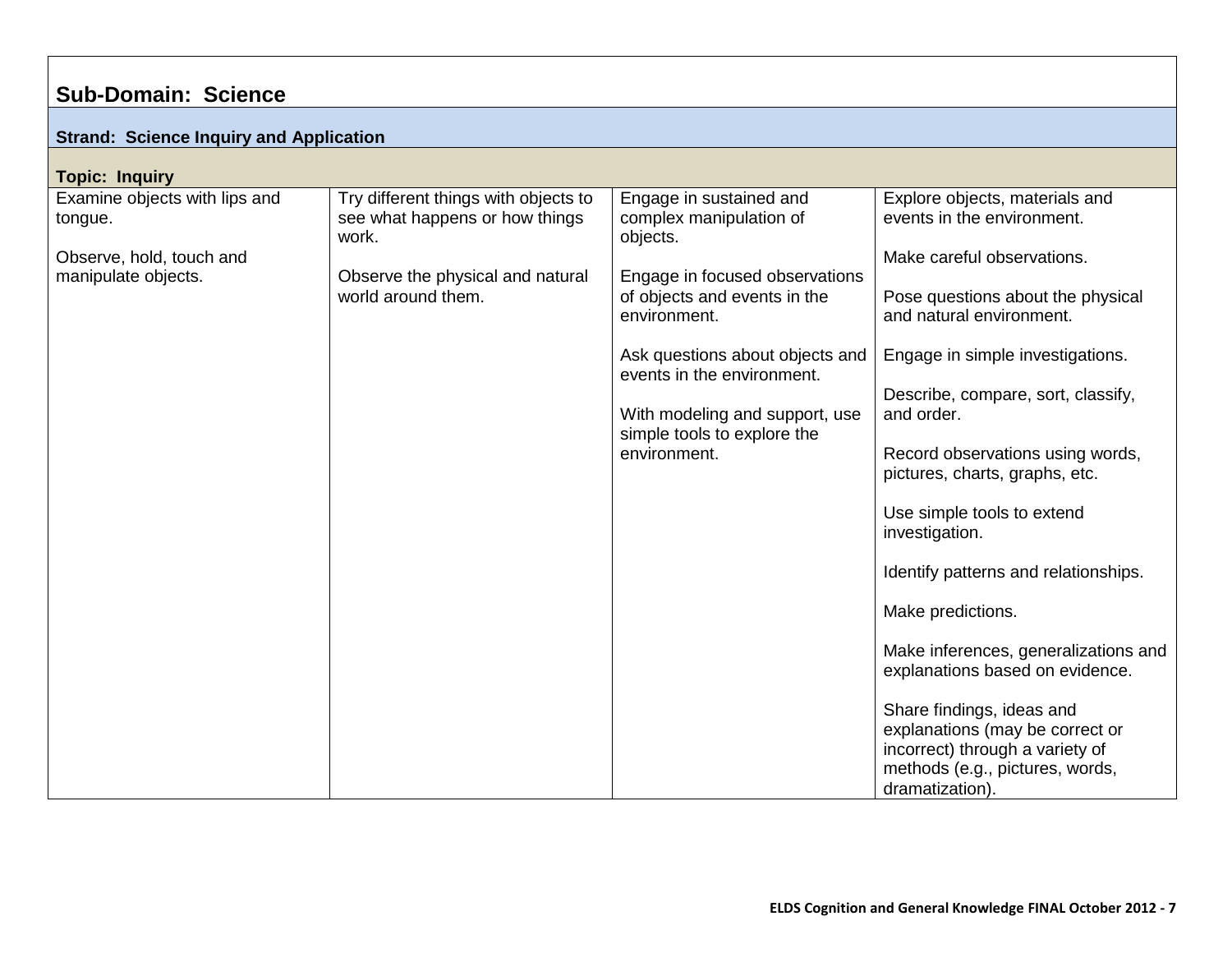| <b>Topic: Cause and Effect</b>                  |                                 |                                |                                                                                                                                                                                                                                                                                                                                                                                                    |
|-------------------------------------------------|---------------------------------|--------------------------------|----------------------------------------------------------------------------------------------------------------------------------------------------------------------------------------------------------------------------------------------------------------------------------------------------------------------------------------------------------------------------------------------------|
| Use simple actions to make things               | Purposefully combine actions to | Demonstrate understanding that |                                                                                                                                                                                                                                                                                                                                                                                                    |
| happen.                                         | make things happen.             | events have a cause.           |                                                                                                                                                                                                                                                                                                                                                                                                    |
|                                                 |                                 | Make predictions.              |                                                                                                                                                                                                                                                                                                                                                                                                    |
| <b>Strand: Earth and Space Science</b>          |                                 |                                |                                                                                                                                                                                                                                                                                                                                                                                                    |
| <b>Topic: Explorations of the Natural World</b> |                                 |                                |                                                                                                                                                                                                                                                                                                                                                                                                    |
|                                                 |                                 |                                | With modeling and support,<br>recognize familiar elements of the<br>natural environment and understand<br>that these may change over time<br>(e.g., soil, weather, sun and moon).<br>With modeling and support, develop<br>understanding of the relationship<br>between humans and nature;<br>recognizing the difference between<br>helpful and harmful actions toward<br>the natural environment. |
| <b>Strand: Physical Science</b>                 |                                 |                                |                                                                                                                                                                                                                                                                                                                                                                                                    |
| <b>Topic: Explorations of Energy</b>            |                                 |                                |                                                                                                                                                                                                                                                                                                                                                                                                    |
|                                                 |                                 |                                | With modeling and support, explore<br>the properties of objects and<br>materials (e.g., solids and liquids).<br>With modeling and support, explore<br>the position and motion of objects.<br>With modeling and support, explore                                                                                                                                                                    |
|                                                 |                                 |                                | the properties and characteristics of<br>sound and light.                                                                                                                                                                                                                                                                                                                                          |